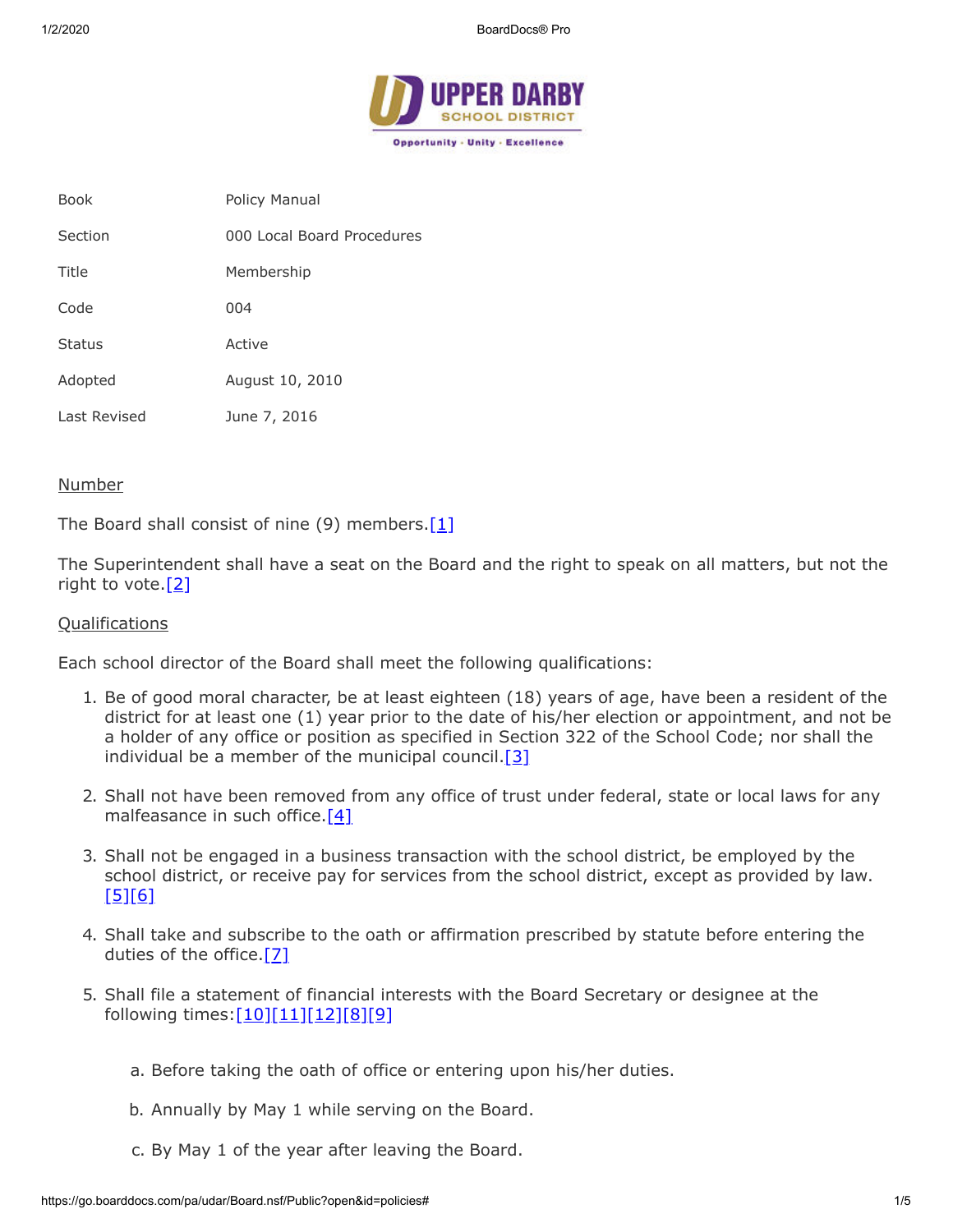#### Election

Election of members of the Board shall be in accordance with law. $[27]$ 

#### Vacancies

A vacancy shall occur by reason of death, resignation, removal from a district or region, or otherwise. Such vacancy shall be filled in accordance with the School Code and Sunshine Act and by appointment by a majority vote of the remaining members of the Board within thirty (30) days of the occurrence of the vacancy. The school director so appointed shall serve for the remainder of the unexpired term or, if earlier, until the first Monday in December after the first municipal election occurring more than sixty (60) days following his/her appointment. When a majority of the memberships are vacant, such vacancies shall be filled by the Court of Common Pleas of Delaware County.[\[13\]](http://www.legis.state.pa.us/cfdocs/legis/LI/uconsCheck.cfm?txtType=HTM&yr=1949&sessInd=0&smthLwInd=0&act=14&chpt=3&sctn=15&subsctn=0)[\[14\]](http://www.legis.state.pa.us/cfdocs/legis/LI/uconsCheck.cfm?txtType=HTM&yr=1949&sessInd=0&smthLwInd=0&act=14&chpt=3&sctn=16&subsctn=0)[\[15\]](http://www.legis.state.pa.us/cfdocs/legis/LI/uconsCheck.cfm?txtType=HTM&yr=1949&sessInd=0&smthLwInd=0&act=14&chpt=3&sctn=17&subsctn=0)[\[16\]](http://www.legis.state.pa.us/cfdocs/legis/LI/uconsCheck.cfm?txtType=HTM&yr=1949&sessInd=0&smthLwInd=0&act=14&chpt=3&sctn=18&subsctn=0)[\[17\]](http://www.legis.state.pa.us/cfdocs/legis/LI/uconsCheck.cfm?txtType=HTM&yr=1949&sessInd=0&smthLwInd=0&act=14&chpt=3&sctn=19&subsctn=0)[\[18\]](http://www.legis.state.pa.us/cfdocs/legis/LI/consCheck.cfm?txtType=HTM&ttl=65&div=0&chpt=7)

#### Temporary Vacancy – Active Military Service –

A temporary vacancy shall be declared when a school director is ordered to active duty in the military forces of the United States for a period of more than thirty (30) days. The temporary vacancy shall be filled in accordance with the School Code and Sunshine Act and by appointment by a majority vote of the remaining members of the Board within thirty (30) days of the occurrence of the temporary vacancy. The school director so appointed shall serve either until the school director returns from active duty or until expiration of the term for which s/he was elected, whichever occurs first.[\[13\]](http://www.legis.state.pa.us/cfdocs/legis/LI/uconsCheck.cfm?txtType=HTM&yr=1949&sessInd=0&smthLwInd=0&act=14&chpt=3&sctn=15&subsctn=0)[\[18\]](http://www.legis.state.pa.us/cfdocs/legis/LI/consCheck.cfm?txtType=HTM&ttl=65&div=0&chpt=7)[\[19\]](http://www.legis.state.pa.us/cfdocs/legis/LI/uconsCheck.cfm?txtType=HTM&yr=1949&sessInd=0&smthLwInd=0&act=14&chpt=4&sctn=7&subsctn=0)

## Term

The term of office of each school director shall be four (4) years and shall expire on the first Monday of December, except for a school director appointed or elected to fill a vacancy. A school director appointed to fill a vacancy shall serve for the remainder of the unexpired term or, if earlier, until the first Monday of December after the municipal election occurring more than sixty (60) days after his/her appointment. The term of a school director elected to an unexpired term shall expire at the termination of that term. $[13][1]$  $[13][1]$ 

## Removal

Whenever a school director is no longer a resident of Upper Darby School District or the region s/he represents, his/her eligibility to serve on the Board shall cease. [\[13\]](http://www.legis.state.pa.us/cfdocs/legis/LI/uconsCheck.cfm?txtType=HTM&yr=1949&sessInd=0&smthLwInd=0&act=14&chpt=3&sctn=15&subsctn=0)[\[20\]](http://www.legis.state.pa.us/cfdocs/legis/Li/uconsCheck.cfm?txtType=HTM&yr=1874&sessInd=0&act=0120)

The removal of a school director who resigns must be accepted by the Board and shall become effective upon the presentation of the resignation to the Board President and upon the date specified.

If a school director shall neglect or refuse to attend two (2) successive regular meetings of the Board, unless detained by sickness or prevented by necessary absence from the district, or if in attendance at any meeting s/he shall neglect or refuse to act in his/her official capacity as a school director, the remaining members of the Board may declare such office vacant on the affirmative vote of a majority of the remaining members of the Board. $[17][21]$  $[17][21]$ 

If a person elected or appointed as a school director, having been notified, shall refuse or neglect to qualify as such director, the remaining members may, within ten (10) days following the beginning of his/her term of office, declare said office vacant on the affirmative vote of a majority of the remaining members of the Board. $[17][21]$  $[17][21]$ 

## **Expenses**

Board members, a nonmember Board Secretary, and solicitor(s) shall be reimbursed for necessary expenses incurred as delegates to any state convention or association of school directors' convention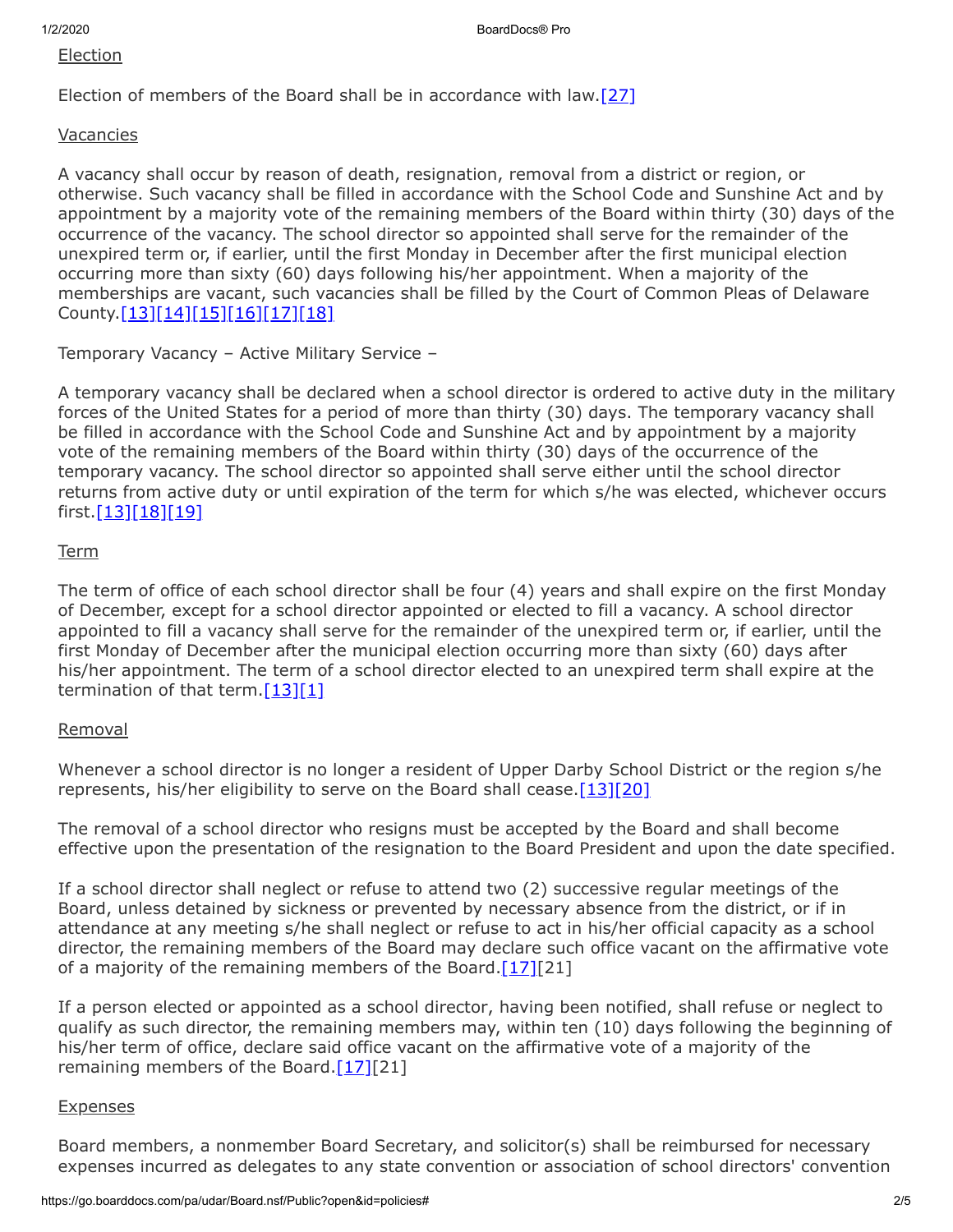#### 1/2/2020 BoardDocs® Pro

held within the state, or for necessary expenses incurred in attendance authorized by the Board at any other meeting held within the state or at an educational convention out-of-state. All such expenses shall be itemized and made available for public inspection at a succeeding Board meeting within sixty (60) days of when the expenses were incurred. Expenses shall be reimbursed by the Treasurer in the usual manner, upon presentation of an itemized, verified statement. [22]

Advance payments may be made upon presentation of estimated expenses to be incurred, to be followed by a final itemized, verified statement of such expenses actually incurred, and a refund shall be made to the district of such funds remaining, or an additional payment shall be made by the district to meet the verified expenses actually incurred. [\[22\]](http://www.legis.state.pa.us/cfdocs/legis/LI/uconsCheck.cfm?txtType=HTM&yr=1949&sessInd=0&smthLwInd=0&act=14&chpt=5&sctn=16&subsctn=1)

No school director shall be reimbursed for more than two (2) out-of-state meetings in one (1) school year.

Expenses shall be reimbursed only upon presentation of an itemized, verified statement, except that advance payments may be made upon presentation of estimated expenses to be incurred.

# **Orientation**

The Board believes that the preparation of each school director for the performance of duties is essential to the effectiveness of the Board's functioning. The Board shall encourage each new school director to understand the functions of the Board, acquire knowledge of matters related to the operation of the schools, and review Board procedures and policies.

Accordingly, the Board shall give to each new school director, no later than his/her first regular meeting, for use during his/her term on the Board the following items:

- 1. Make available a reference copy of the School Code.<sup>[23]</sup>
- 2. A copy of Section 000 of the Board Policy Manual (remainder of Board Policy Manual available through District website).
- 3. The current budget, audit report and related fiscal materials.
- 4. Opportunity to review district information on comprehensive planning, curriculum, assessments, facilities planning and district programs.
- 5. A copy of the Board's adopted Principles of Governance and Leadership.[28]

Each new school director will be assigned a mentor and shall be invited to meet with the Board President, Superintendent and Board Secretary to discuss Board functions, procedures and policy.

# School Director Education/Training

Each new school director is strongly encouraged to attend new school director training offered by the Pennsylvania School Boards Association (PSBA).

The Board places a high priority on the importance of a planned and continuing program of inservice education and training for its members. The purpose of the planned program shall be to enhance the quality and effectiveness of the Board's governance and leadership.

The Board, in conjunction with the Superintendent, shall plan specific inservice education programs and activities designed to assist Board members in their efforts to improve their skills as policymaking leaders; expand their knowledge about issues, programs, and initiatives affecting the district's educational programs and student achievement; and deepen their insights into the nature of leadership, governance and community engagement.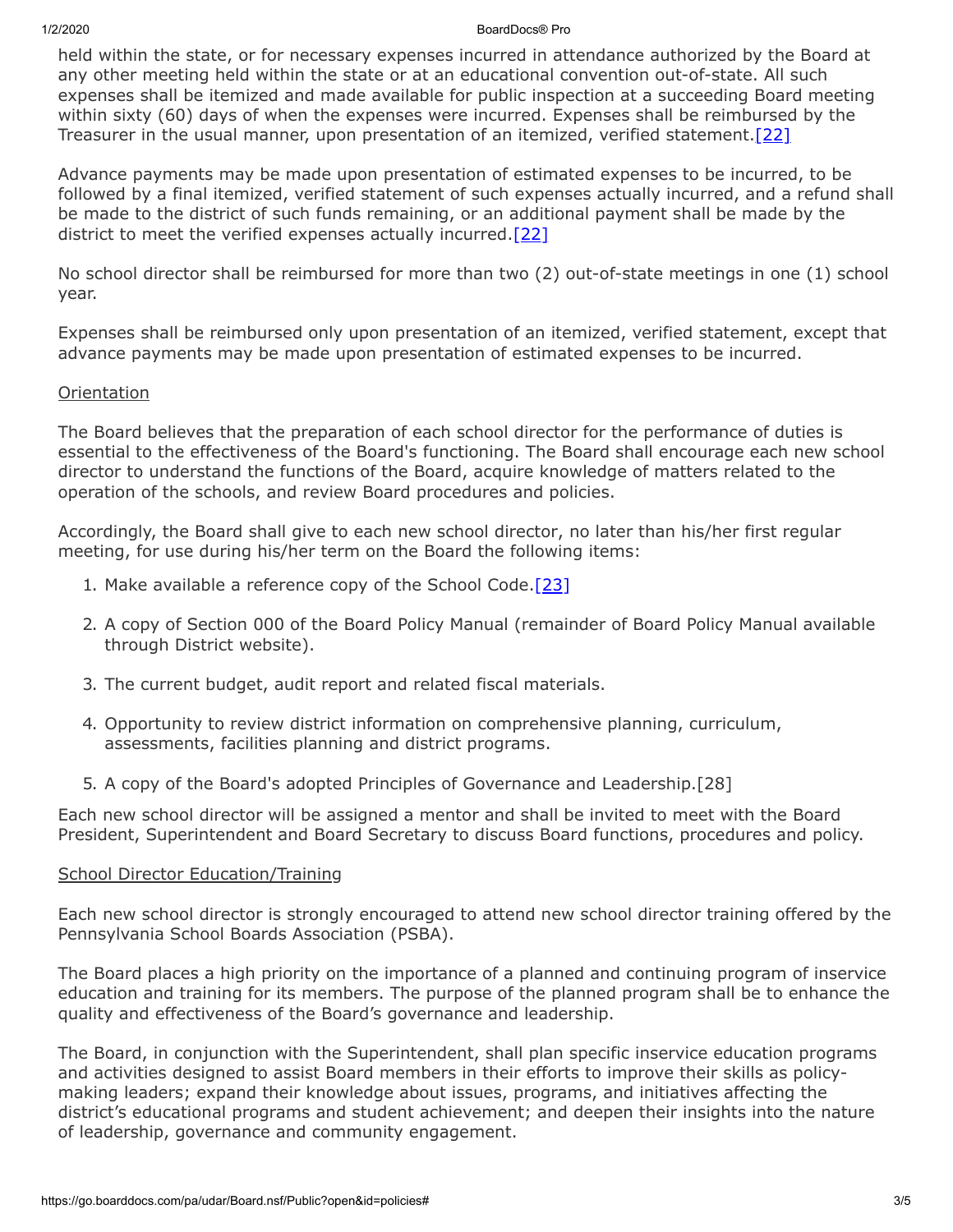#### 1/2/2020 BoardDocs® Pro

The school community shall be kept informed about the Board's continuing inservice education and training and the anticipated short and long-term benefits to the district and its schools.[24]

The Board shall annually budget funds to support its planned program of inservice education and training.

The Board establishes the following activities as the basis for its planned program of inservice education and training:

- 1. Participation in School Board conferences, workshops and conventions.
- 2. District-sponsored inservice education and training programs designed to meet Board needs.
- 3. Subscriptions to publications addressed to Board members' concerns.
- 4. Maintenance of resources and reference materials accessible to Board members.

## Conference Attendance

In keeping with its stated priority on the importance of continuing inservice education and training for its members, the Board encourages the participation of all members at appropriate School Board conferences, workshops, and conventions. In order to control both the investment of time and expenditure of funds necessary to implement this planned program, the Board establishes the following guidelines: [22][\[25\]](http://www.legis.state.pa.us/cfdocs/legis/LI/uconsCheck.cfm?txtType=HTM&yr=1949&sessInd=0&smthLwInd=0&act=14&chpt=5&sctn=16&subsctn=0)

- 1. The Board shall identify annually the issues, objectives, and cost benefits that can be ascribed to participation by Board members in conferences, workshops and conventions.
- 2. The Superintendent shall inform Board members, in a timely manner, of upcoming conferences, workshops and conventions.
- 3. The Board shall periodically decide which meetings appear to offer the most direct and indirect benefits to the district.
- 4. Each school director shall receive Board approval prior to attending a conference, workshop or convention at Board expense.
- 5. Funds for conference attendance shall be budgeted on an annual basis.
- 6. When a conference, workshop or convention is not attended by the full Board, those who do participate shall share information, recommendations and materials acquired at the meeting that will be beneficial to the school district within two (2) regular meetings of the Board.
- 7. Reimbursement to Board members for their travel expenses shall be in accordance with Board procedures and policy.[26]
- 8. The requirements regarding reimbursement for Board members for travel expenses shall be strictly enforced, and no payment shall be made until receipts for reimbursable expenses are submitted to the Chief Financial Officer or designee.
- 9. Reimbursement shall be limited to actual expenses incurred, and shall not include or be construed to include compensation to individual Board members. $[7]$